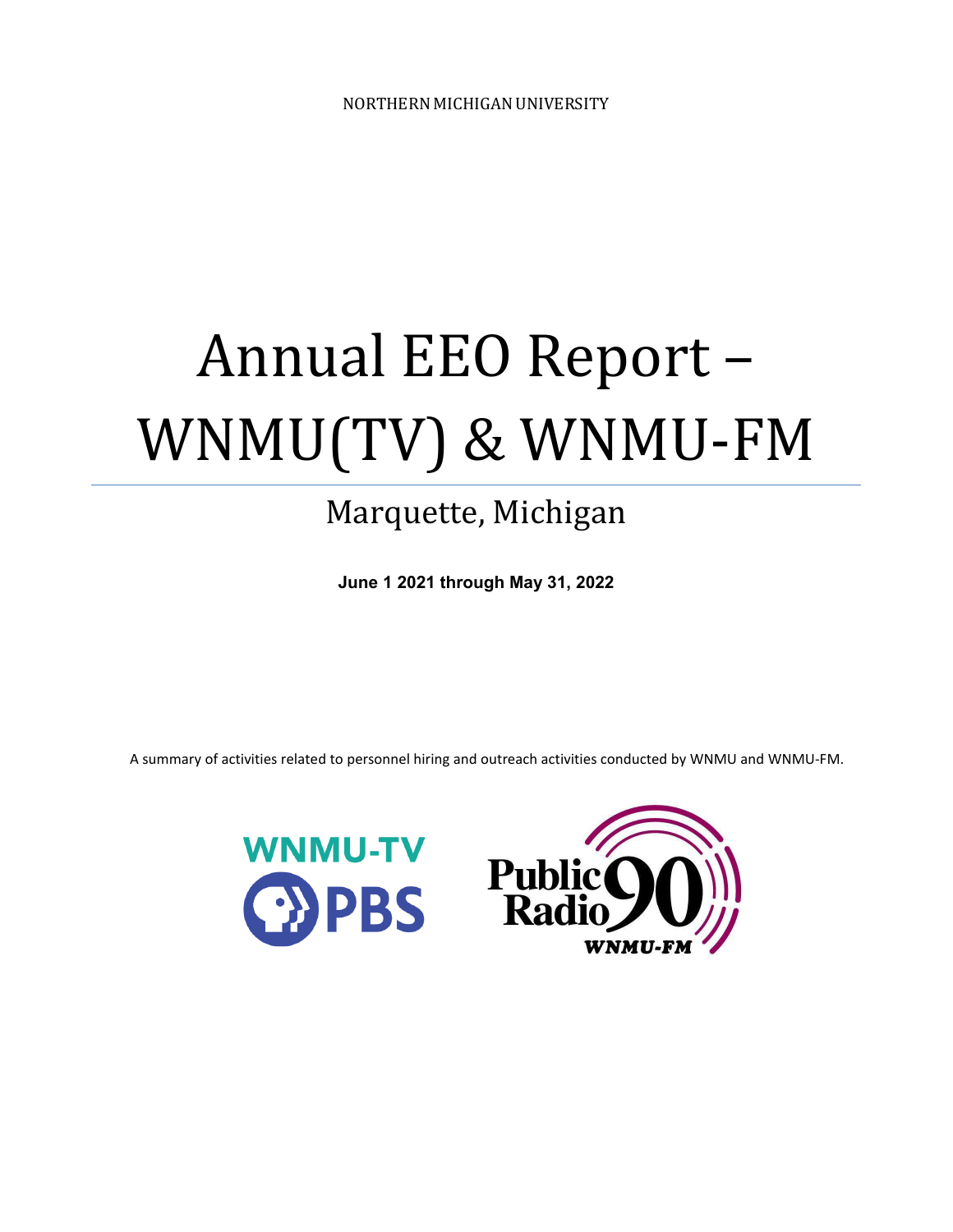### **Hiring Activities**

- **l. Full-time positions filled during this period.**  None.
- **ll. Each recruitment or referral source used to seek candidates for each vacancy.** N/A
- **lll. The total number of persons interviewed for all full-time vacancies filled during the period.** N/A
- **lV. The total number of interviewees for all full-time vacancies filled during the period per source.**

N/A

**V. Contact information for each source** N/A

## **EEO Outreach Activities**

Below is a brief description of activities undertaken during June 1, 2021, through May 31, 2022, involving station personnel. WNMU market population is fewer than 250,000, and the station is therefore required to complete at least two outreach activities every two years.

**NOTE**: Due to the on-going Covid-19 Pandemic, some of the normally scheduled outreach activities were cancelled because of in-person gathering limitations.

*A. CAREER OPPORTUNITIES (participation in at least four events or programs sponsored by educational institutions relating to career opportunities in broadcasting)*

#### 1 **September 2021 – April 2022**

- . **Public Eye News - Career Opportunities & Internship**
- . Robert Thomson WNMU-TV Station Manager, Mike Settles TV Producer/host
- . WNMU provides on-air, broadcast opportunities to Northern Michigan University students through Public Eye News, a daily 15-minute news program that is hosted, produced, directed, and staffed by university students who volunteer at the station. The program ties directly to broadcasting academic work and facilitates the "handson" experience needed to be successful in entry-level broadcast careers. Approximately 48 NMU students participated during this period. 17 students received 25 college credit hours for their work. The two producers are paid internship positions.

#### 2 **March and April, 2022**

#### **. National Poetry Month - Career Opportunities**

- **.** Tammy Wixtrom Johnson WNMU-FM Station Manager, Nicole Walton News Director, Hans Ahlstrom Program Director, Kurt Hauswirth Host/Announcer
- . WNMU-FM works with NMU professors to recruit budding poets to record their original works for air on the station during April, which is "National Poetry Month."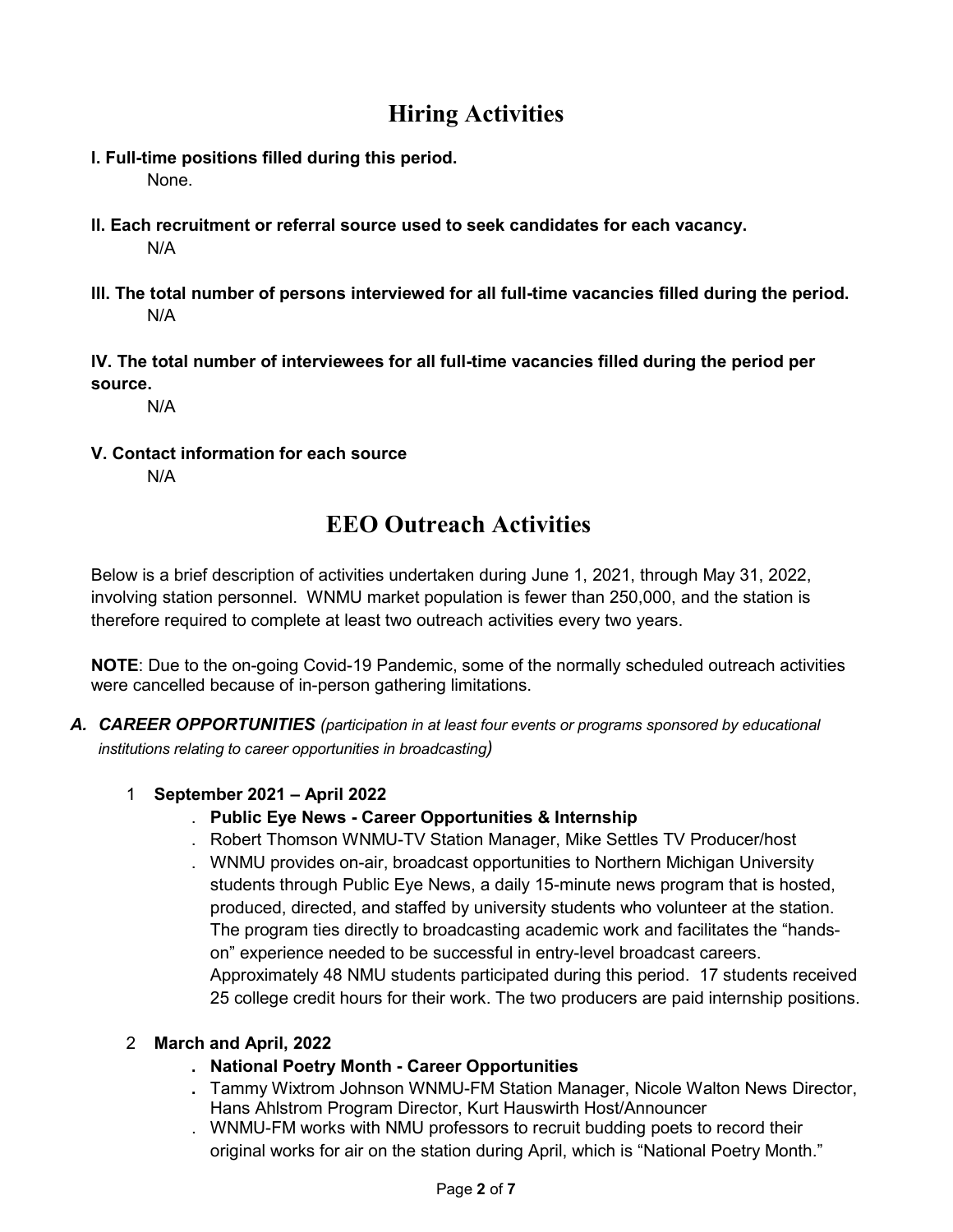Students come to the WNMU studios to record their poems which are aired every weekday morning and afternoon throughout the month as well as podcast on www.wnmufm.org. WNMU-FM had 10 NMU students and 5 NMU professors participate in the poetry month program.

#### 3 **June 2021 - May 2022.**

- . **8-18 Media – Upper Peninsula Children's Museum - Career Opportunities**
- **.** Tammy Wixtrom Johnson WNMU-FM Station Manager, Nicole Walton News Director, Hans Ahlstrom Program Director, Kurt Hauswirth Host/Announcer
- . WNMU-FM's news staff members continue to work with the area's local children's museum to teach radio news and editorial production techniques. WNMU-FM airs the programs produced by these youth ages 8-18. This program is aired weekly, but due to the pandemic, some weeks were missed when students couldn't participate because of restrictions. 4 students were able to produce 10 stories for airing during this reporting period. Station personnel also discuss media opportunities with graduating seniors and the potential for employment at stations like WNMU as part of the production experience.

#### 4 **April 4, 6, 11, 13, 18 and 20**

- . **Education and Career Opportunities - BC250 Introduction to Multi Media Production**
- . Robert Thomson WNMU-TV PBS Station Manager, Mike Settles TV Producer/host, Mike Lakenen Producer/Director
- . WNMU worked with Professor Mark Shevy to help train and operate studio for Multi Media Production class students to take what they learned in the classroom and apply it to real broadcasting experience. 2 hours each day.

#### 5 **June 2021 – May 2022**

- . **WNMU College Practicum Programs**
- . Robert Thomson WNMU-TV PBS Station Manager, Mike Settles TV Producer/host, Mike Lakenen Producer/Director
- . During this reporting period, 14 Northern Michigan University students participated in this program, receiving broadcast-related experience and course credit. Student interns were involved with various aspects of television production including WCHA hockey broadcasts, public affairs programs produced in the WNMU studios, and preproduction activities for the station's "High School Bowl" program and other local programs.
- *B. INTERNSHIP/STUDENT EMPLOYMENT PROGRAMS (establishment of an internship program designed to assist members of the community to acquire skills needed for broadcast employment)*

#### **1 June 2021 - May 2022**

#### **. Student Employment**

- **.** Tammy Wixtrom Johnson WNMU-FM Station Manager, Nicole Walton News Director, Hans Ahlstrom Program Director, Kurt Hauswirth Host/Announcer
- **.** During FY 2021 WNMU-FM employed six Northern Michigan University students who worked part-time at the station. Five students were assigned as on-air board operators/announcers responsible for the programming during their shifts. Three students were employed in clerical areas as station receptionists and copywriters for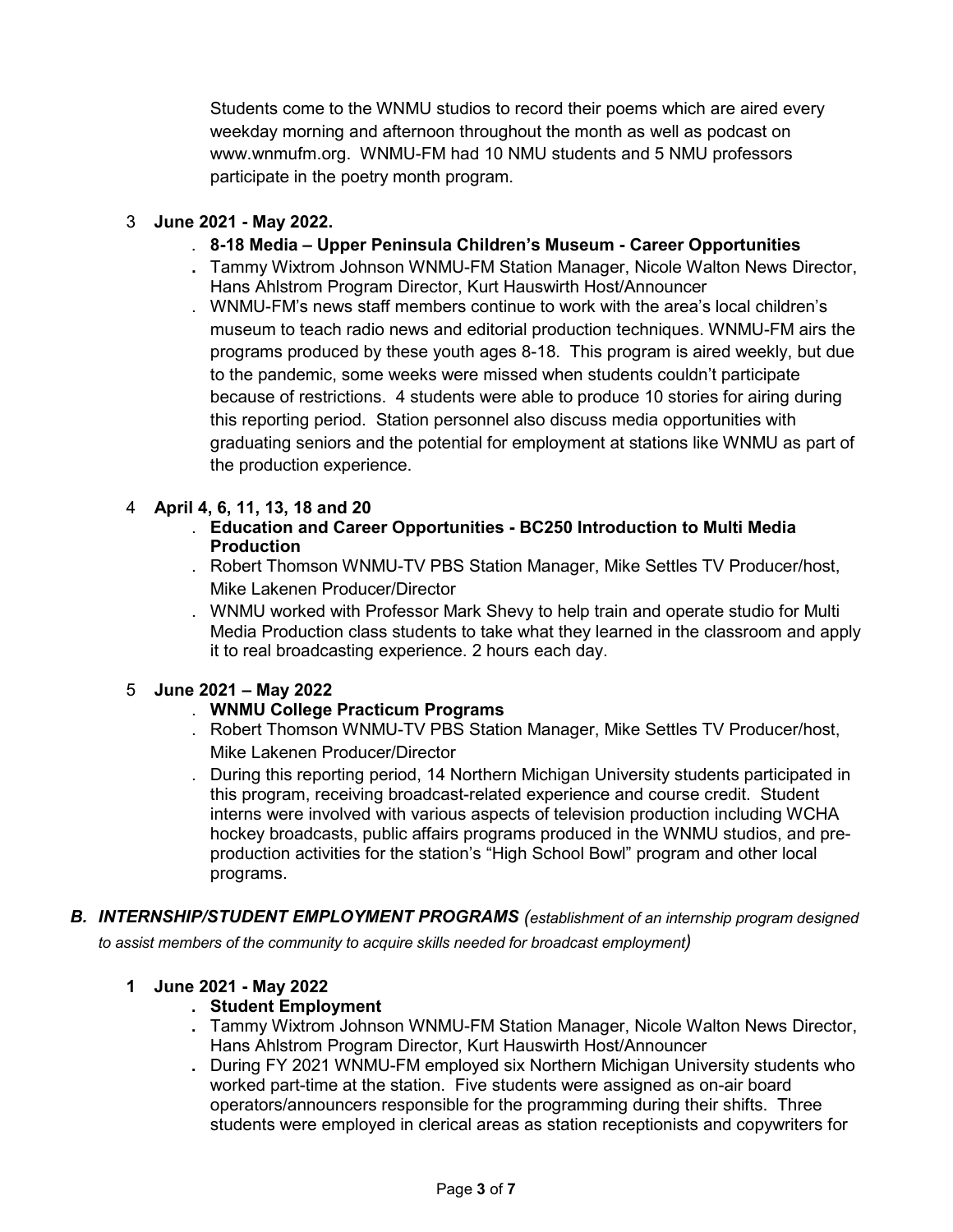the station's Northern Notes calendar. They answered the station phone lines, helped with caller questions and assisted with station mailings and data entry.

#### **2 September - November, 2021**

#### **. Internship**

- **.** Tammy Wixtrom Johnson WNMU-FM Station Manager
- . Student James Lewis worked on an internship that involved training to run the studio board, the Enco live-assist, following the log, promo production and announcing. He also learned about producing a Weekday program for air, including pulling the music for the show, research of artists, announcing, recording voice breaks and putting all of the elements together into a 2-sound file program. His final product/program aired March 11, 2022.

#### **3 January - April, 2022.**

#### **. Internship**

- **.** Tammy Wixtrom Johnson WNMU-FM Station Manager
- . NMU Student James Lewis worked on a second internship that involved training new student employees and getting them ready to host a solo on-air shift. Mr. Lewis was also responsible for production of the feature University Beat, which includes choosing a topic, generating questions, interviewing the subject, or an expert, identifying interviewee voice cuts to use, writing and recording host copy, editing host tracks and subject tracks together into a feature of up to 4 minutes.

#### **4 June 2021 - May 2022**

#### **. Student Employment**

- . Robert Thomson WNMU-TV PBS Station Manager, Mike Settles TV Producer/host, Mike Lakenen Producer/Director
- . Throughout 2021- 2022 FY WNMU-TV employed over 17 part time students to work on local productions. Most students worked and developed their broadcasting skills on Camera, audio, floor directing and graphics. Students were also trained to answered phones for the "Ask the" series.

#### *C. JOB FAIRS AND CAREER PRESENTATIONS (hosting of at least one job fair)*

#### *1* **October 27,2021**

#### *.* **Job Fair**

- *.* Tammy Wixtrom Johnson WNMU-FM Station Manager, Robert Thomson WNMU-TV PBS Station Manager
- *.* WNMU participated in the Northern Michigan University Fall Job Fair. This involved meeting with prospective students and employment seekers about broadcast employment opportunities in both radio and tv. Spoke with six (6) individuals that were interested in employment and invited them to meet with WNMU further to discuss the opportunity to advance their field of study and potentially work at WNMU. Gave out four applications to students and took names and numbers for others to provide them with further details.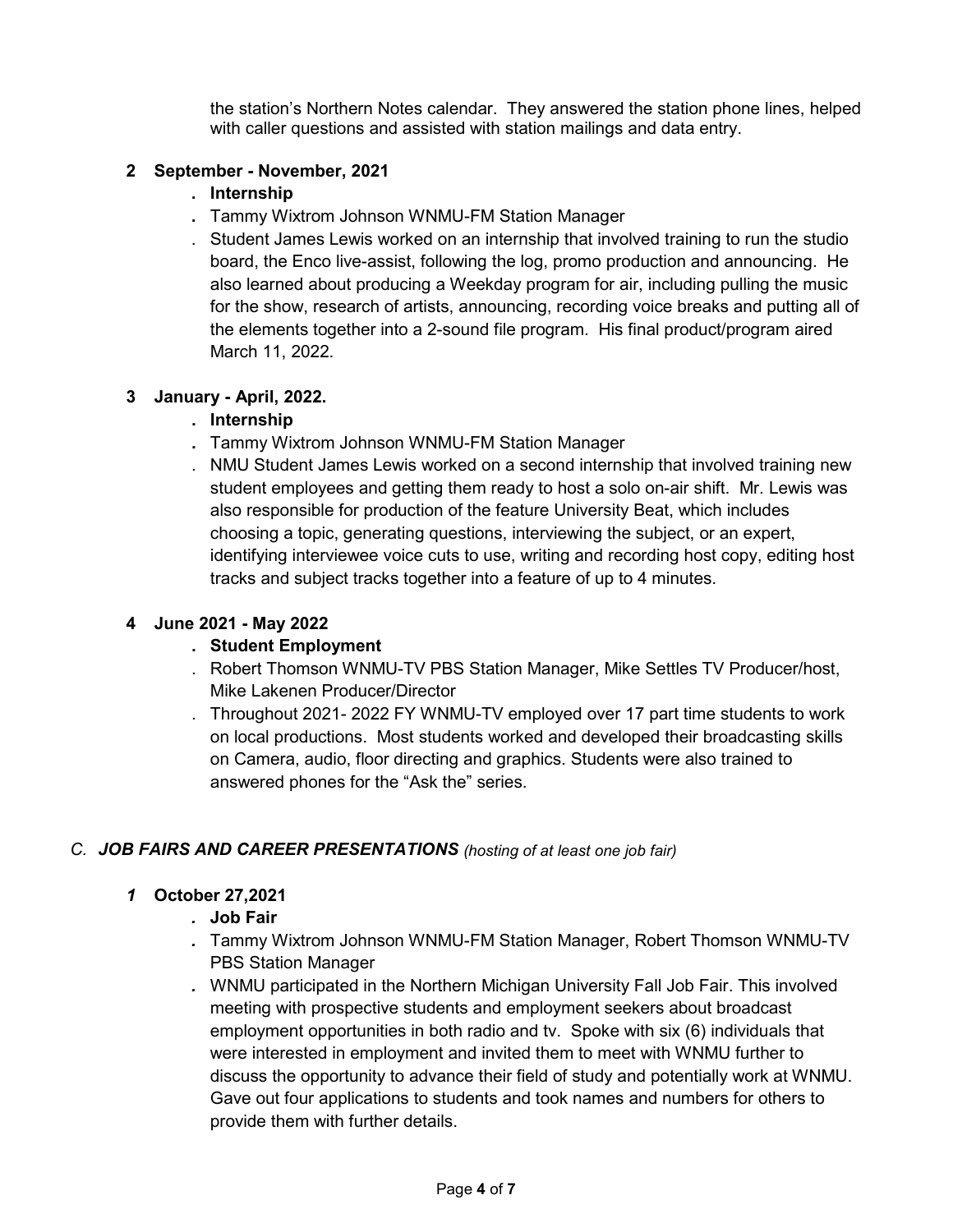#### **2 April 20, 2022**

#### **. Career Presentation**

- . Nicole Walton WNMU-FM News Director
- . Presented a talk about careers in radio, public broadcasting, news and multimedia journalism to the Gwinn Middle and High School students. News media recording equipment was also demonstrated.
- *D. TOURS EMPHASIZING BROADCAST CAREER OPPORTUNITIES (sponsorship of at least two events in the community designed to inform and educate members of the public as to employment opportunities in broadcasting)*

#### **1 January 6, 2022**

#### **. Station Tour**

- . Patrick Lakenen WNMU General Manager
- . Hosted the Lake Superior Community Leadership Academy class of 19 community leaders for a full station tour explaining the production process and conducting 3 mock TV newscast with all members participating in front of the camera and behind the scenes. Also discussed public broadcasting operation, employment opportunities, technology, and local fundraising efforts/

#### **2 March 19, 2022.**

#### **. Parent and Student Career Presentation**

- . Patrick Lakenen WNMU General Manager, Robert Thomson WNMU-TV PBS Station Manager
- . "Wildcat Weekend". 23 students and parents interested in broadcasting as a college major attended in the WNMU studio to learn more about potential career opportunities. Examples of various production opportunities along with facility tours and a question and answer session allowed in-depth exploration of television and radio career paths.

#### *3* **April 29, 2022**

#### *.* **Transmitter Station Tour**

- *.* Tammy Wixtrom Johnson WNMU-FM Station Manager, Andrew Beaulieu WNMU Chief Engineer
- *.* Hosted the five Executive Staff members of the student radio station WUPX on a tour to the WUPX transmitter and tower site. Students were given an overview of how the transmitter works, detailed information about the type of antenna and how that works, along with FCC regulations governing tower sites and transmitter power.

#### *E. GENERAL OUTREACH – (participation in general (as opposed to vacancy-specific) outreach efforts)*

#### **1 September, 2021 – April 2022**

#### **. NMU Nursing Student community engagement**

- . Robert Thomson WNMU-TV Station Manager, Mike Settles TV Producer/host, Mike Lakenen Producer/Director
- . Twice a month, 4 to 6 NMU nursing students volunteered to answer phones for "Ask the Doctors". This included a tour of the station and interacting with doctors who appeared on the show. This also fulfilled their community engagement requirement for the semester.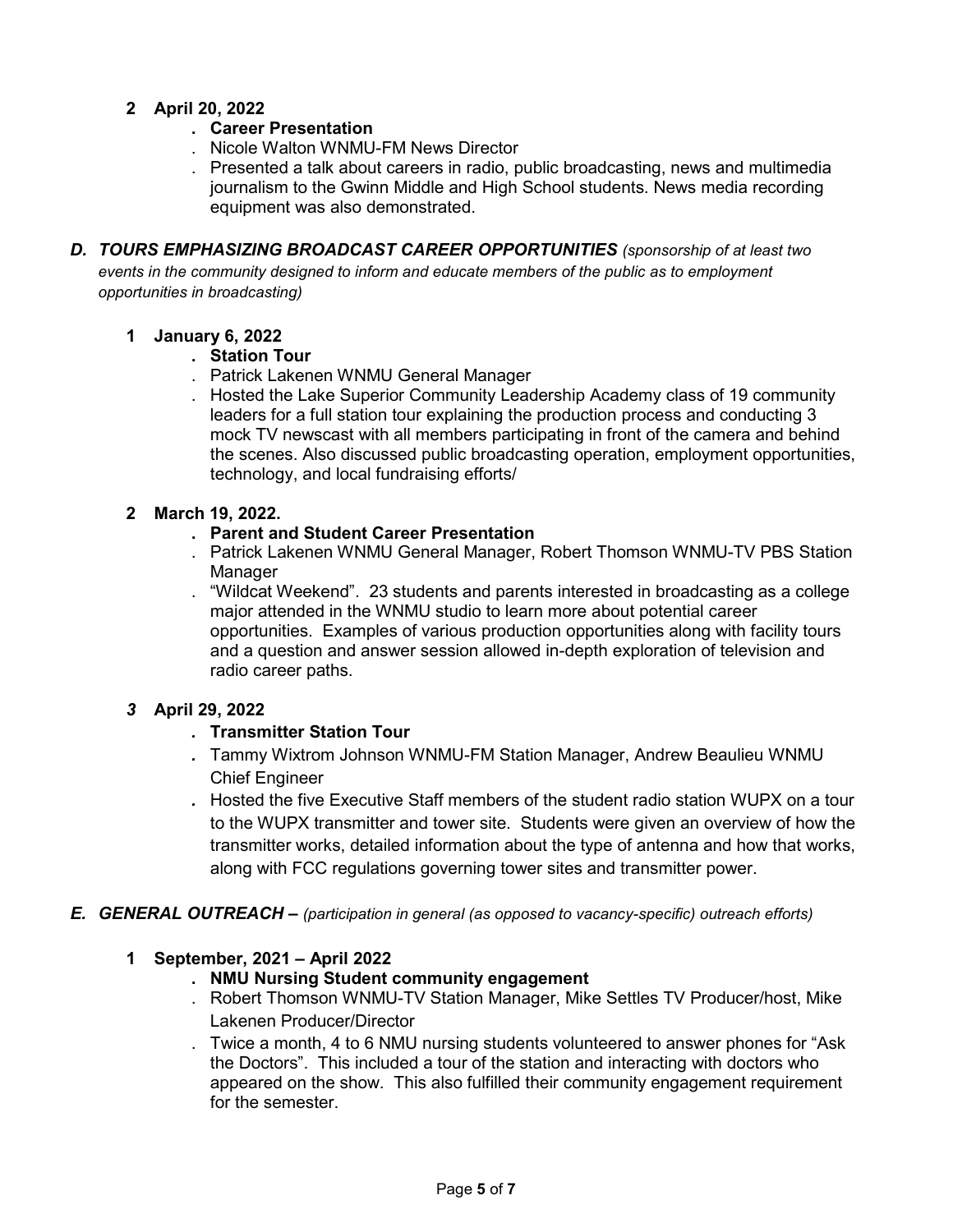#### *2* **October 2021 – February 2022**

#### *.* **High School Bowl Tours**

- *.* Robert Thomson WNMU-TV Station Manager
- *.* Hosted tours for High School Bowl audience members from area High Schools who came to support their Quiz Bowl teams.

#### **3 October, 2021 – March 2022**

#### **. NMU Law Forum student volunteers**

- . Robert Thomson WNMU-TV Station Manager, Mike Settles TV Producer/host, Mike Lakenen Producer/Director
- . Once a month one or two NMU Law Forum students volunteered to answer phones for "Ask the Lawyers". This include tours of the station and meeting attorneys scheduled to appear on the program.

#### **4 January 13, April 28 and May 12**

- **. Marquette Senior High School student volunteers**
- . Robert Thomson WNMU-TV Station Manager, Mike Settles TV Producer/host, Mike Lakenen Producer/Director
- . 18 Marquette Senior High School Students who are members of the Health Occupation Students of America (future medical professionals) volunteered to answer phones for "Ask the Doctors". They toured the station and were able to interact with local Doctors on the panel. More importantly they were responsible for interpreting and writing questions phoned in by our viewers.

#### *5* **February 17, 2022**

#### *.* **WZMQ Lilly Broadcasting executives tour**

- *.* Patrick Lakenen WNMU General Manager, Robert Thomson WNMU-TV Station Manager,
- *.* Hosted tour for Vice President Brian Tauring and General Manager John Christianson from Lily Broadcasting and talked about collaboration between WNMU and WZMQ (CBS affiliate) to benefit the community.

#### *6* **March 28, 29, 30, 2022**

- *.* **Station Tour**
- *.* Tammy Wixtrom Johnson WNMU-FM Station Manager
- *.* Hosted six students from the Northern Michigan University's Lydia Olson Library Digital Tutoring Lab on a tour through the broadcast facilities with an emphasis on the new podcast studio, which is available for student use year-round. Basic podcast production was discussed, along with basic editing software instruction. WNMU-FM has agreed to work with the NMU Lydia Olson Library Digital Tutoring Lab for students interested in podcasting.

#### *7* **April 4, 2022**

- *.* **Professor Ben Fidler EN 111 class tour**
- *.* Robert Thomson WNMU-TV Station Manager
- *.* Hosted students of EN 111 class to learn about Public Media Operations and opportunities for NMU students. The tour included master control, Studios and Studio Control room.